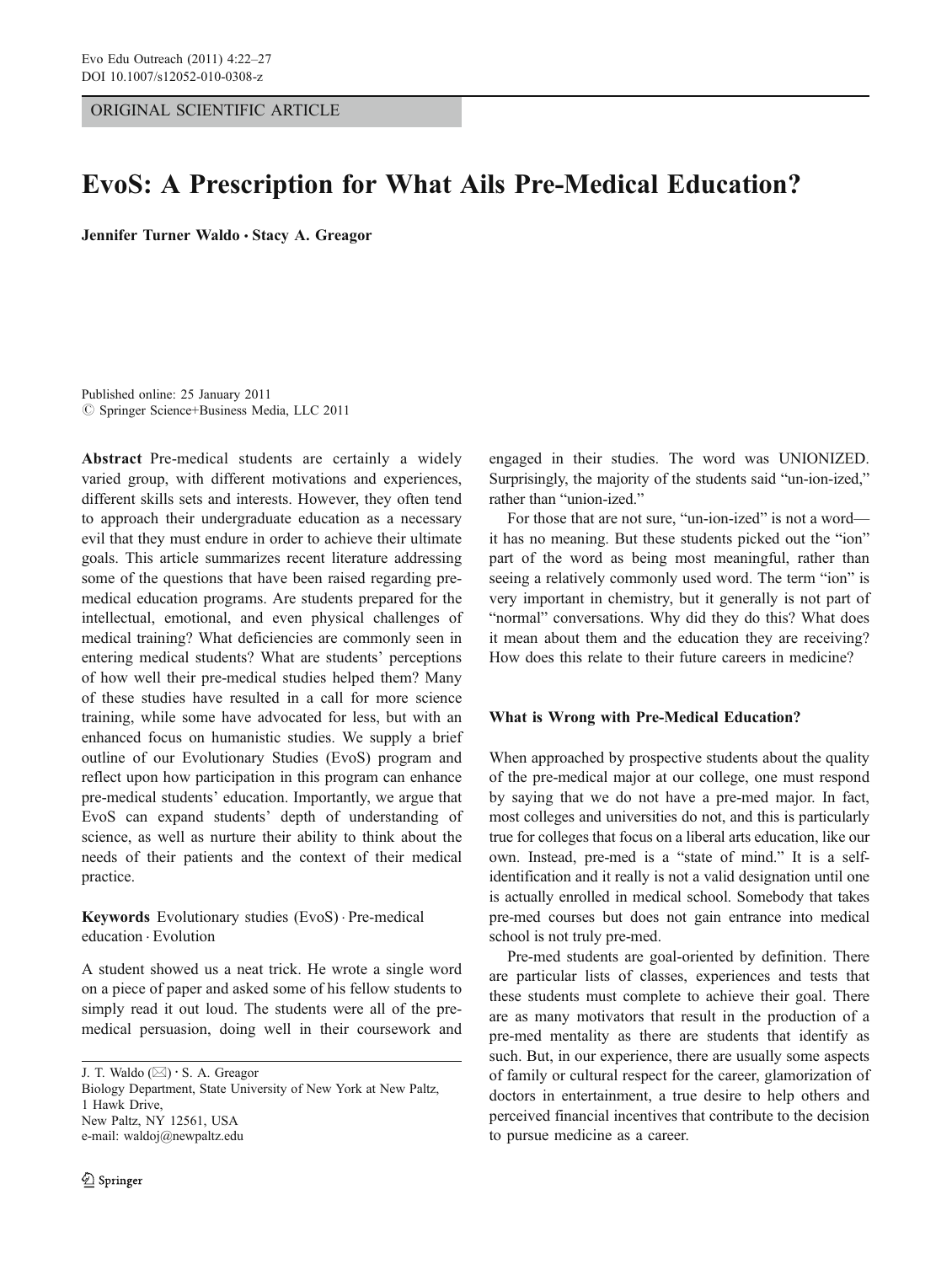In the US, thousands of students each year start their journey to becoming doctors by enrolling in a Bachelor's degree program. For many of these students, this journey ends in frustration as they are unable to master the material presented in introductory science classes (Barr et al. [2008](#page-4-0)). For those that persist, many may be unable to see how what they learn in college is applicable to their ultimate goals in medicine. Many strive to achieve the highest grades possible, rather than truly understand the material, as it is clearly stated that high grades will get them into the medical school of their choice. This quest for a perfect GPA becomes the struggle of their college education, and because of this, they may miss out on an important part of their development. In addition, the quest for the highest grades is often perceived to be a zero-sum pursuit, so competition rather than collaboration is often the norm. Thus, the pre-med years are viewed more as a "tourney than a journey" (Gross et al. [2008](#page-5-0)).

If you would like an insight into the world of many premeds, visit the website [www.studentdoctor.net](http://www.studentdoctor.net) and click on the pre-med forums tab. Here, you can find over four million posts by undergraduates seeking assistance in course selection, soliciting letters of recommendation, securing beneficial extracurricular experiences, manipulating their GPA, preparing for taking (or re-taking) the MCAT and psyching themselves up for interviews. There is an entire section entitled "what are my chances," in which pre-meds critique each other's qualifications and predict how likely an applicant is to gain medical school admission. Rarely, if at all, does one find posts about the content of the coursework and how it will affect their ability to practice medicine. Virtually all of the posts see the entire process only in terms of the immediate outcome—admission to (hopefully a good) medical school.

While there are many routes through a pre-medical curriculum, the basic requirements for medical school admission are: a satisfactory score on the MCAT, and a year of general biology, chemistry, physics, and organic chemistry [\(www.aamc.org/students/applying/requirements/](http://www.aamc.org/students/applying/requirements/)). Clearly, these disciplines have aspects that relate directly to the practice of medicine. Humans are, after all, biological organisms subject to the laws of the physical universe, most drugs are chemicals and most medical equipment relies upon advances in physics. Still, our personal experience is that a cell biology teacher may have to frequently defend the reasons that a person wanting to be a brain surgeon needs to know about glycolysis or the function of the Golgi complex. Of course, there are good answers to these queries. But wouldn't it be better if the students could figure this out on their own? And shouldn't they be able to if these requirements are important to their future careers?

Oftentimes, physics and organic chemistry are the subjects that pre-meds are least able to relate to their career goals (Barr et al. [2008](#page-4-0)). Paradoxically, we have observed that pre-meds tend to afford them an inordinate amount of their study time and efforts. For example, in our school, pre-meds are often co-enrolled in genetics and organic chemistry and the demands of organic chemistry are frequently cited as an excuse for lack of time spent focusing on genetics. Thus, the students who respond "un-ion-ized" to the prompt of unionized are doing so likely because they can see only the "trees" of organic chemistry and do not appreciate how the disparate facts of the pre-medical curriculum fit into a coherent framework.

Perhaps most surprising is not that both students and faculty are unsatisfied with the current state of pre-medical education, but that there is really a serious dearth of data analyzing the effectiveness of this system (Barr et al. [2008;](#page-4-0) Gross et al. [2008\)](#page-5-0). Like many aspects of education, it has persisted probably because it is a truly daunting task to thoughtfully address the issues and come up with a plan to improve it.

But does any of this angst about pre-medical education really mean that we, as a country or culture, are missing out on something because of these shortcomings? Many, including the current president of the American Association of Medical Colleges, argue that yes, we are (Kirch [2010\)](#page-5-0). Study after study has shown that while we are increasing the social and racial diversity of practicing doctors in the US, we are far from an era where the physician workforce is truly reflective of the population (Ward [2010\)](#page-5-0). The most glaring example of this is the lack of Hispanic doctors (AAMC [2010\)](#page-4-0). This is not just a failure in a theoretical utopian quest for equity, it is a real problem that inhibits an increasing percentage of our population from achieving parity in health outcomes.

In addition, the pool of physicians selected for by the current pre-medical and medical education systems may be enriched for individuals that encounter difficulties dealing with some of the stressful aspects of their chosen careers. For example, physicians have higher suicide rates than the general population (AMA [1987](#page-4-0)). These physicians are often reticent to seek psychological help, as there are potential career-ending consequences to doing so (Center et al. [2003](#page-4-0)). In addition, while health care is always going to be prone to "human error," one could ask questions about the relationship between how we are selecting physicians and the high rate of medical errors reported (West et al. [2006\)](#page-5-0).

Finally, there is actually a physician shortage in this country (O'Reilly [2010\)](#page-5-0). Despite the seemingly endless numbers of pre-med students, the fact is that we are not producing enough doctors—especially general care practitioners—to keep up with demand. In some lucrative specialties, however, there are more doctors than required (Harris [2010](#page-5-0)). One could argue that the pre-medical education system has at least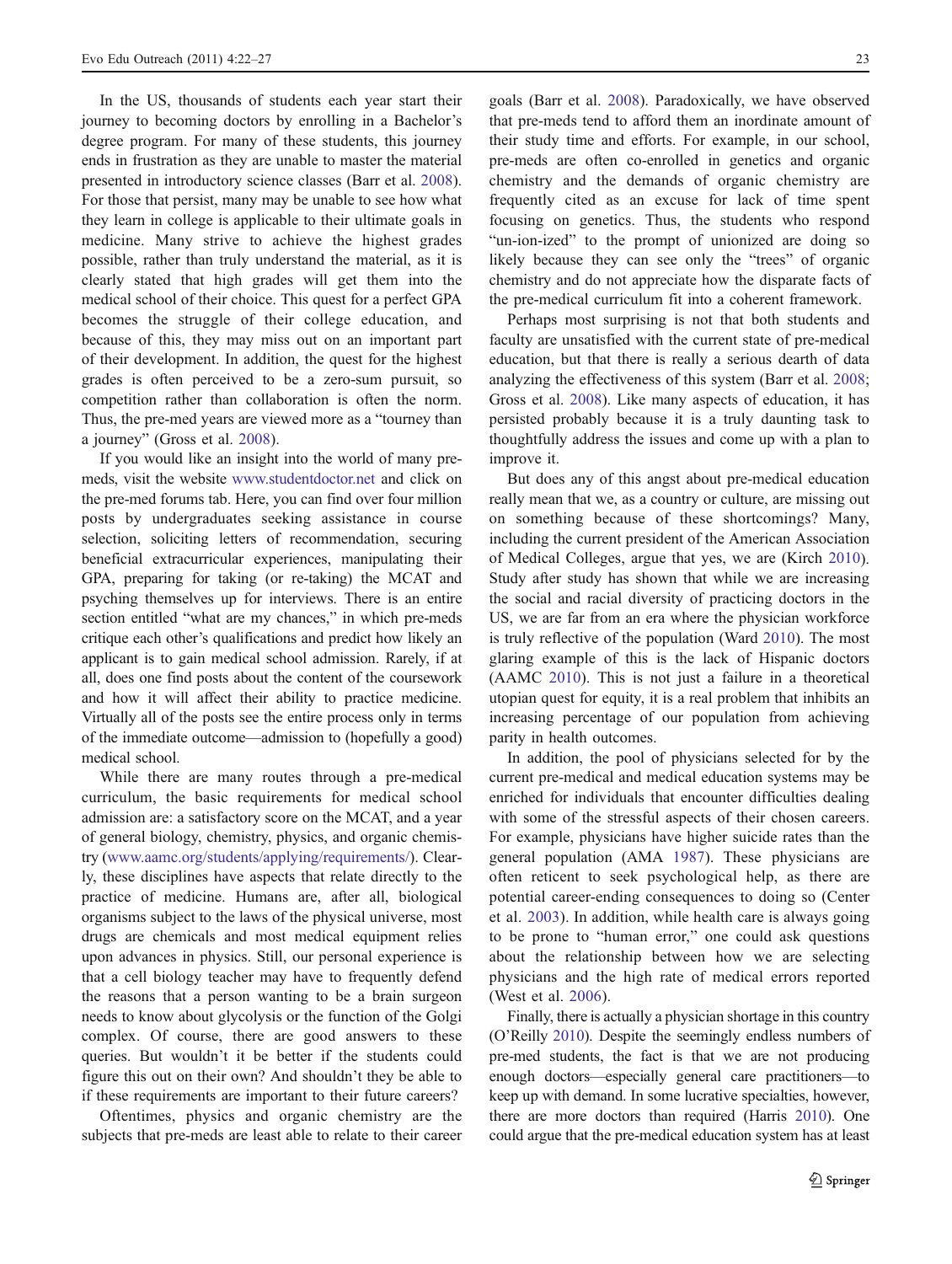some responsibility for this imbalance by selecting students that do not choose primary care practices for their career.

#### What Can Be Done About Pre-Med Education?

A little over a hundred years ago, Flexner proposed the premedical and medical curriculum that has been remarkably persistent to the present day (Flexner [1910](#page-5-0)). This was a standardization of the medical education system that was necessitated by widely varying types of medical practice throughout the country and a desire to create a minimum set of standards for physicians. In this report, the requirement for education beyond high school was instituted and a firm basis in basic sciences was proposed. The fact that we are still educating physicians within this general framework is a testimony to its success. However, there has been an increasing call for revisiting the recommendations of Flexner and coming up with a system that addresses modern issues in both medical and pre-medical education (Beck [2004\)](#page-4-0).

As might be guessed, there are dramatically different suggestions out there about how to fix the perceived problems in pre-med education. Basically, they fall into five distinct groups: eliminate all requirements; emphasize the basic sciences more; emphasize the basic sciences less; eliminate specific course requirements, but have more flexibly defined competences; and, finally, include more emphasis on evolutionary biology.

One of the most radical proposals for change came from respected scholar–poet–physician Lewis Thomas [\(1978](#page-5-0)). Dr. Thomas advocated for eliminating even the idea of premedical education, favoring instead a truly liberal arts experience. In fact, according to Dr. Thomas, students should study Greek and focus on the classics. This would put the onus on the medical school curriculum to impart all of the science knowledge future physicians need.

If Dr. Thomas' proposal is too radical, there is a more moderate approach that advocates for retaining some of the basic science requirements (general biology and chemistry) while eliminating others (organic chemistry, physics, and the MCAT) (Emanuel [2006;](#page-5-0) Dalen and Alpert [2009](#page-4-0)). This model has been embraced by a program administered by the Mt. Sinai School of Medicine for the past 23 years. This program requires students to major in the social sciences or humanities and provides some additional academic support prior to the beginning of medical school classes. This approach was recently assessed (Muller and Kase [2010\)](#page-5-0) with the finding that students in the program had similar outcomes to those with a traditional pre-medical background. One interesting finding was that the non-traditional pre-meds tended to choose more general practice specialties than their traditional counterparts.

On the opposite end of the spectrum, some advocate for enhancing the depth and rigor of training in the basic sciences (Dienstag [2008](#page-5-0)). Those making this argument believe that this preparation would enable medical students to explore, in more depth, the sciences of particular relevance to medicine. In particular, Dienstag argues that the era of personal, genetics-based medicine (PMC [2009](#page-5-0)) requires that biochemistry, genetics, and cell/molecular biology be viewed as basic sciences that must be mastered (in depth) during the pre-medical years and built upon in medical school. However, this would need to come at the expense of coursework outside of the sciences and may be problematic to implement at a consistent level across so many different types of colleges and programs (Austin [2008](#page-4-0)).

Perhaps the most "reasonable" suggestion is that proposed by a group from the Association of American Medical Colleges and Howard Hughes Medical Institute (AAMC-HHMI). Representatives from a variety of interests in pre-medical and medical education convened to re-imagine requirements for admission to and within medical school (AAMC-HHMI [2010\)](#page-4-0). Because this group represents the medical colleges themselves, their proposal can be regarded as an expression of the direction these institutions see moving in the future. The group determined that rather than prepare a list of specific course requirements, they would provide a list of competencies and learning outcomes to be attained. While a lot of thought has gone into this, it is a bit unclear as to how this can be implemented and its success assessed (dePaula [2009](#page-5-0)).

One of the competencies for pre-medical education that was reported by the AAMC-HHMI group was that students master proficiency in evolutionary biology prior to enrolling in medical school. This expression of the utility of evolutionary biology to medical education resulted in convening a group of scientists and physicians to advocate for the enhancement of this recommendation (Nesse et al. [2010](#page-5-0)). We agree with these authors that evolutionary biology provides an important framework upon which medical education should be based. The field of evolutionary medicine is an increasingly relevant field of study in medicine (Wilson [2007\)](#page-5-0) that endeavors to see human bodies not as perfectly designed machines, but as the product of imperfect and on-going selection pressures. Thus, disease and illness should be studied and treated with an eye towards the evolutionary histories that cause them to result.

## What Is EvoS, and How Can It Help?

Evolutionary Studies (EvoS) is a recent and growing interdisciplinary trend in academia. Started at Binghamton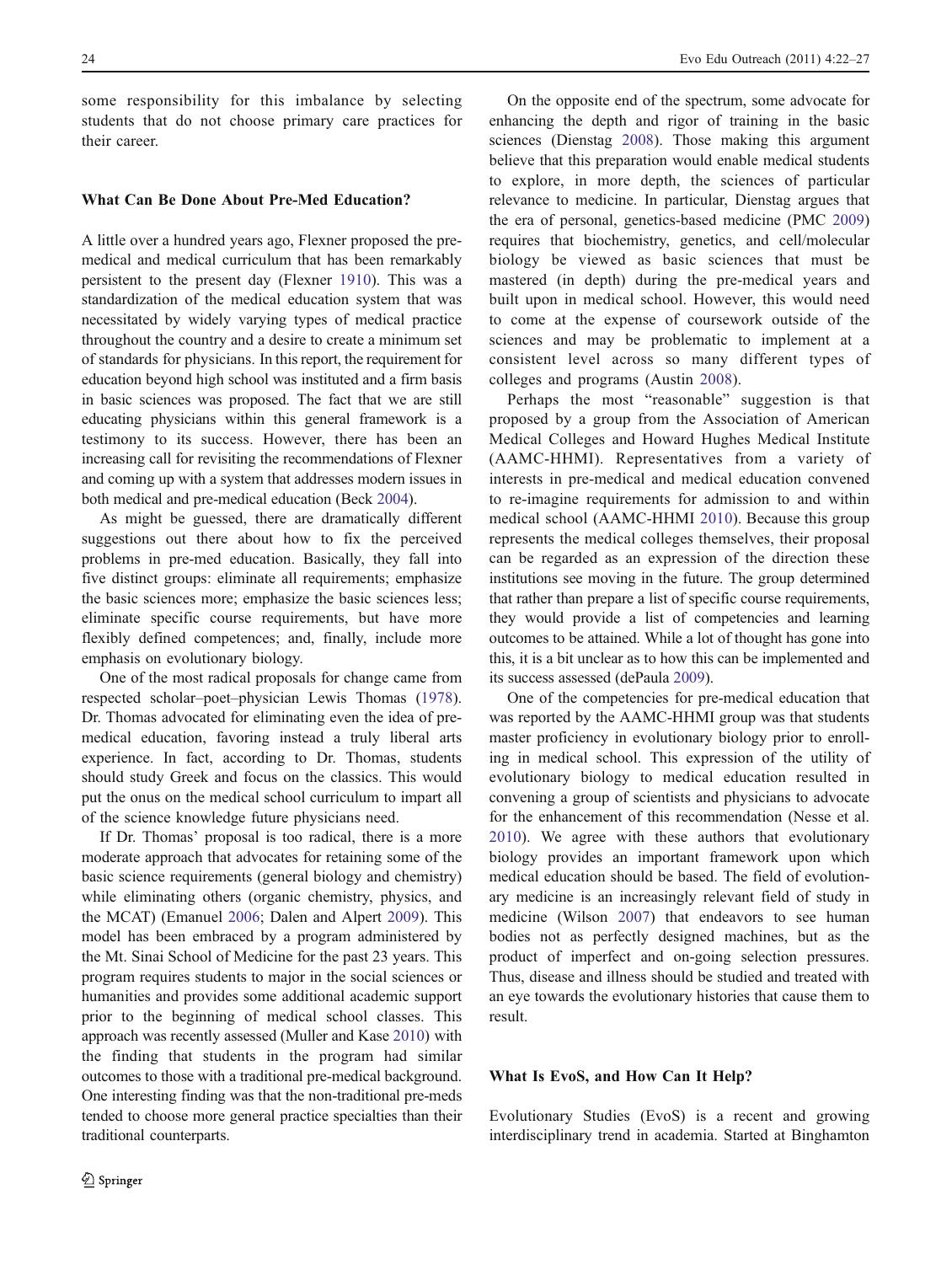University by David Sloan Wilson and others, similar programs can now be found at increasing numbers of colleges in the US and beyond. Each program is different and based on maximizing strengths and minimizing administrative pitfalls at each institution. But, generally, each result in a minor (or equivalent) upon completion and the requirements include introductory courses in evolutionary theory, an experience into the breadth of evolutionary sciences and participation in a seminar-style course that allows students direct interaction with experts from an incredible variety of academic fields that are united in using evolutionary theory as a framework upon which to build their scholarship (Wilson et al. [2009](#page-5-0)).

Rather than see evolution as strictly in the domain of biology, EvoS places particular emphasis on how evolution has shaped the human experience and explores the application of evolutionary theory to the natural and social sciences, humanities and the arts.

The campuses that have had success in developing EvoS programs have formed a consortium to share resources that has been supported by a National Science Foundation Course, Curriculum and Laboratory Improvement grant (#0817337). As a result of this support, starter-grants for new programs have been awarded to several campuses, new courses have been developed, student–faculty research projects have been funded and a freely accessible website has been developed ([http://www.evostudies.org\)](http://www.evostudies.org). The website contains a repository of educational materials that can be shared across campuses, access to assessment tools and a journal which publishes peer-reviewed articles relating to evolutionary studies and education. In addition, the journal solicits and publishes papers from undergraduates that are reviewed by a strictly undergraduate-staffed review board.

While EvoS programs were certainly not developed with the specific intent of addressing issues in pre-medical education, it is increasingly clear that they may be able to provide a valuable role in the efforts to improve the premedical experience. Important in this is the interdisciplinary nature of EvoS. This approach is heralded by the AAMC-HHMI study (AAMC-HHMI [2010\)](#page-4-0), which states:

Organizing educational programs according to departmental priorities is a long-standing tradition in both undergraduate and professional education, but some institutions have begun to develop their educational program through an integrated, nondepartmental approach, and it is this approach the committee supports in the report.

As described above, the field of evolutionary medicine is becoming a transformative factor in medical practice (Nesse [2008\)](#page-5-0). How much more powerful could it become if premed students begin evolutionary thinking (Wilson [2007\)](#page-5-0) early in their training? In order to truly make progress in some of the big health issues facing us today—obesity, aging, cancer, infectious agents—evolution and comparative biology provide critical insights that must be considered. For example, understanding the way that particular pathogenic viruses or bacteria spread can shed light on the severity of the symptoms that evolved to be associated with the infection. If an insect vector can feed on immobile or incapacitated victims and then spread the disease to other individuals—as in the case of malaria—the symptoms of infection are often severely debilitating. However, if humanto-human contact is required for transmission—as with the common cold virus—the symptoms result in the infected individuals being able to go about most of their daily activities (Nesse [2008](#page-5-0)). Appreciating this can help physicians to develop appropriate treatment and containment protocols for different infectious agents.

While it is difficult to imagine that pre-medical training will radically change in the near future, it is easy to envision the concept of an acceptable pre-med education will broaden and trend towards encompassing more of the competencies outlined in the AAMC-HHMI report. Therefore, there will likely continue to be pre-meds that choose academic majors in the basic sciences and increasing numbers that obtain training in the basic sciences while pursuing majors in the humanities and social sciences. We believe that EvoS programs provide a unifying framework for all of these students, while providing particular benefits to each group.

For science major pre-meds, EvoS can provide a specific focus on humans and human health. A biology major curriculum is not designed to be all about humans. Ideally, it should be designed to expose its students to the tools needed to appreciate and investigate the wide diversity of life forms on earth (Labov et al. [2010](#page-5-0)). Clearly, this is a big enough task on its own, without the added burden of providing pre-meds the touchstone with human-specific information that they often crave, and even, need. While pre-med biology majors may receive adequate training in basic evolutionary principles, taking classes to fulfill their EvoS minor requirements and participating in the seminar series will allow them to explore how these principles are specifically applied to the studies of humans.

Perhaps the specific EvoS courses that could prove to be highly beneficial to pre-meds would be those that are taught within the disciplines of psychology and sociology. Specifically, courses such as evolutionary psychology, social psychology, and the psychology of infancy and childhood could help pre-meds to understand people at a different, more comprehensive level than simply the sum of their biological functions. The ultimate goal of completing medical school is to be able to provide care to another human being. Understanding how humans behave, with an eye towards evolutionary histories of such behaviors may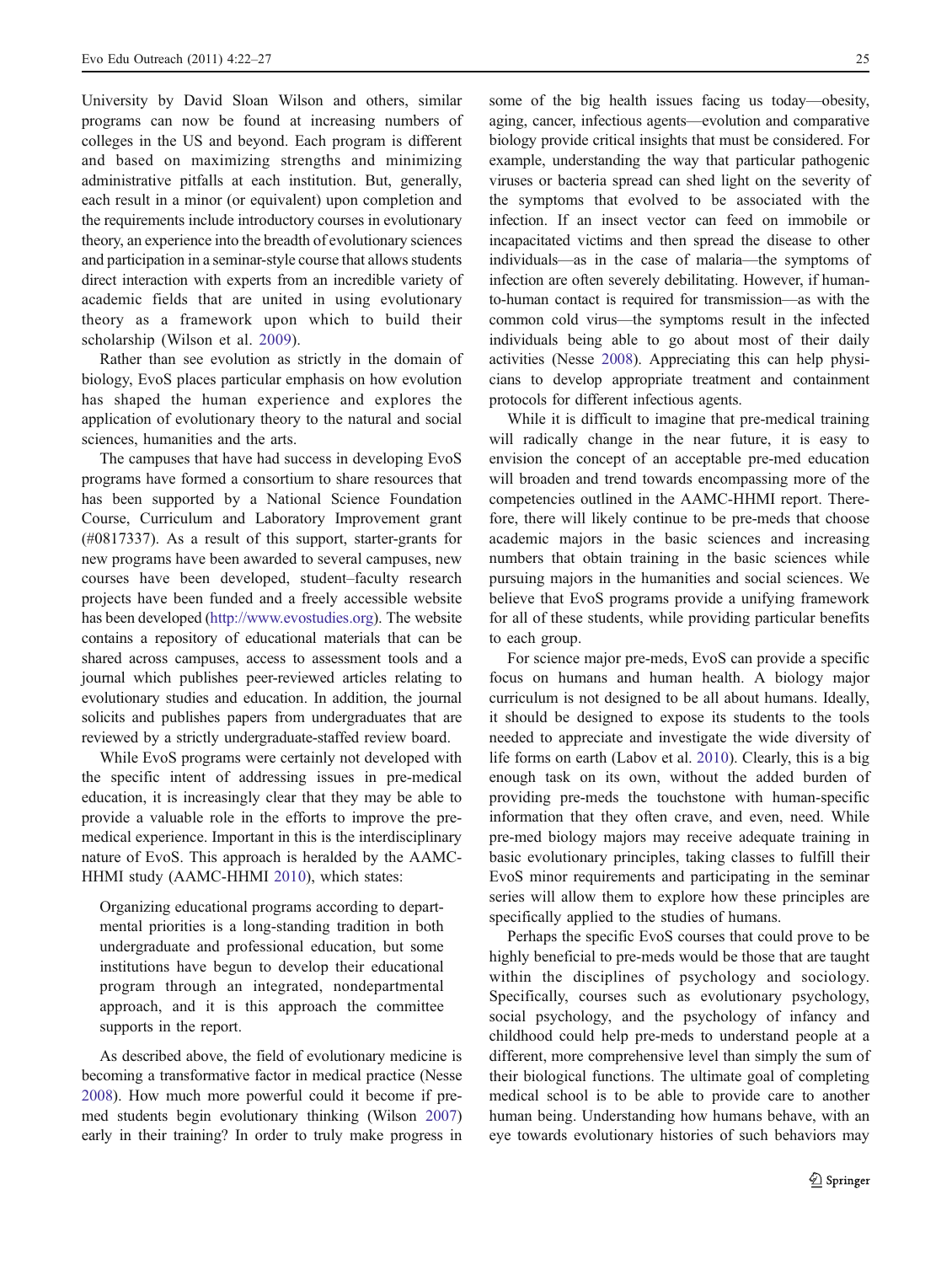<span id="page-4-0"></span>help physicians treat their patients more humanely, rather than if they were scientific experiments. Pre-med students could also benefit from more abstract EvoS courses that focus on language and the arts. These courses may help to facilitate development in critical thinking, creativity, and reasoning. These skills may help provide physicians with the ability to "think outside of the box" when it comes to diagnosing or treating particularly troubling cases.

In addition, participation in EvoS will likely improve these students' ability to communicate scientific information to a less science literate population. This skill is something that pre-meds often struggle with and is critical to their success in medicine, especially if they choose a general practice career. Improvement in this area will come primarily from two experiences. First, having repeated exposure to seminars from many disciplines models effective (and, at times, ineffective) communication strategies. Second, participation in nonscience based courses often includes more class time spent in discussions, and the science majors may even be relied upon as science experts in this setting.

For those not majoring in basic sciences, EvoS can provide an appreciation for the larger context of life on earth (beyond humans) than is often considered in nonscience courses. Because of this, it provides a logical framework for the basic sciences that is likely to enhance student success. An understanding of evolution and the ability to broadly apply it may help in ameliorating the need for strict memorization and favor a deeper understanding of the material. An often-quoted phrase "nothing in biology makes sense except in the light of evolution" (Dobzhansky [1964\)](#page-5-0), highlights the central relevance of evolution to informing studies in biology. In particular, for pre-med students that do not explore biology in depth by completing a biology major, this perspective may be critical in their ability to synthesize the information they are learning.

The ability to meet other EvoS pre-meds through a shared course and attending the seminar series creates a community of like-minded students that can provide support to each other throughout their studies. This can be particularly important for those students that are taking science courses at times and in a sequence different than that of science majors, who oftentimes follow a quite rigid sequence of classes.

In short, EvoS programs can serve as a home base for pre-meds of all majors. This is likely to help them succeed as pre-meds, as medical students, and in their careers as physicians.

One of the consequences of recommending EvoS for pre-med students, whether they major in a science or not, is that the competitive nature of pre-med students may alter the dynamic of the EvoS program. Students who are not looking to apply to medical school may feel a bit intimidated by pre-meds and turned-off by their single-

minded focus. Despite this, we believe that both groups of students can ultimately benefit from each other's presence. Pre-meds will be able to apply their scientific knowledge in EvoS courses, which will offer non-medically minded students new perspectives. In addition, these students will similarly benefit the pre-meds by modeling non-scientific ways of thinking. Finally, we predict that the population of pre-meds with an interest in joining EvoS may be selfselected for students that are more likely to fit into the convivial and cooperative nature of EvoS programs (Wilson et al. [2009](#page-5-0)).

One of the most attractive aspects of this approach to revitalizing pre-medical education is that it does not involve a whole-scale restructuring of entrenched academic constructs. EvoS is built upon and from components already in existence at all college campuses. In addition, EvoS does not serve only pre-meds; it provides benefits to all students and faculty that participate. A straight-forward assessment of the utility of EvoS in addressing the issues we have outlined could come from following the career trajectories of two groups of matched pre-med students that either participate in an EvoS program, or decline participation. This study should look at success in the pre-medical years and during medical school, as well as examine specialization choices and career satisfaction. We encourage campuses looking to bolster their pre-med programs to consider doing so in the context of EvoS.

Acknowledgment This work was supported by an NSF Course Curriculum and Laboratory Improvement grant #0817337.

#### References

- AAMC. America needs a more diverse physician workforce. Retrieved November 15, 2010 from [https://www.aamc.org/download/45694/](https://www.aamc.org/download/45694/data/diversity.pdf) [data/diversity.pdf.](https://www.aamc.org/download/45694/data/diversity.pdf) 2010.
- AAMC-HHMI. Scientific foundations for future physicians. Retrieved August 18, 2010, from [https://services.aamc.org/publications/showfile.](https://services.aamc.org/publications/showfile.cfm?file=version132.pdf&prd_id=262&prv_id=321&pdf_id=132) [cfm?file=version132.pdf&prd\\_id=262&prv\\_id=321&pdf\\_id=132.](https://services.aamc.org/publications/showfile.cfm?file=version132.pdf&prd_id=262&prv_id=321&pdf_id=132)
- AMA. Results and implications of the AMA–APA physician mortality project. Stage II. Council on scientific affairs. JAMA. 1987;257 (21):2949–53.
- Austin T R (2008) Pre-med education must be compatible with liberal arts ideals. Retrieved August 18, 2010 from [http://www.insidehighered.](http://www.insidehighered.com/views/2008/07/31/austin) [com/views/2008/07/31/austin.](http://www.insidehighered.com/views/2008/07/31/austin)
- Barr DA, Gonzalez MA, et al. The leaky pipeline: factors associated with early decline in interest in premedical studies among underrepresented minority undergraduate students. Acad Med. 2008;83(5):503–11.
- Beck AH. The Flexner report and the standardization of American medical education. JAMA. 2004;291(17):2139–40.
- Center C, Davis C, et al. Confronting depression and suicide in physicians: a consensus statement. JAMA. 2003;289(23):3161–6.
- Dalen JE, Alpert JS. Premed requirements: the time for change is long overdue! Am J Med. 2009;122(2):104–6.